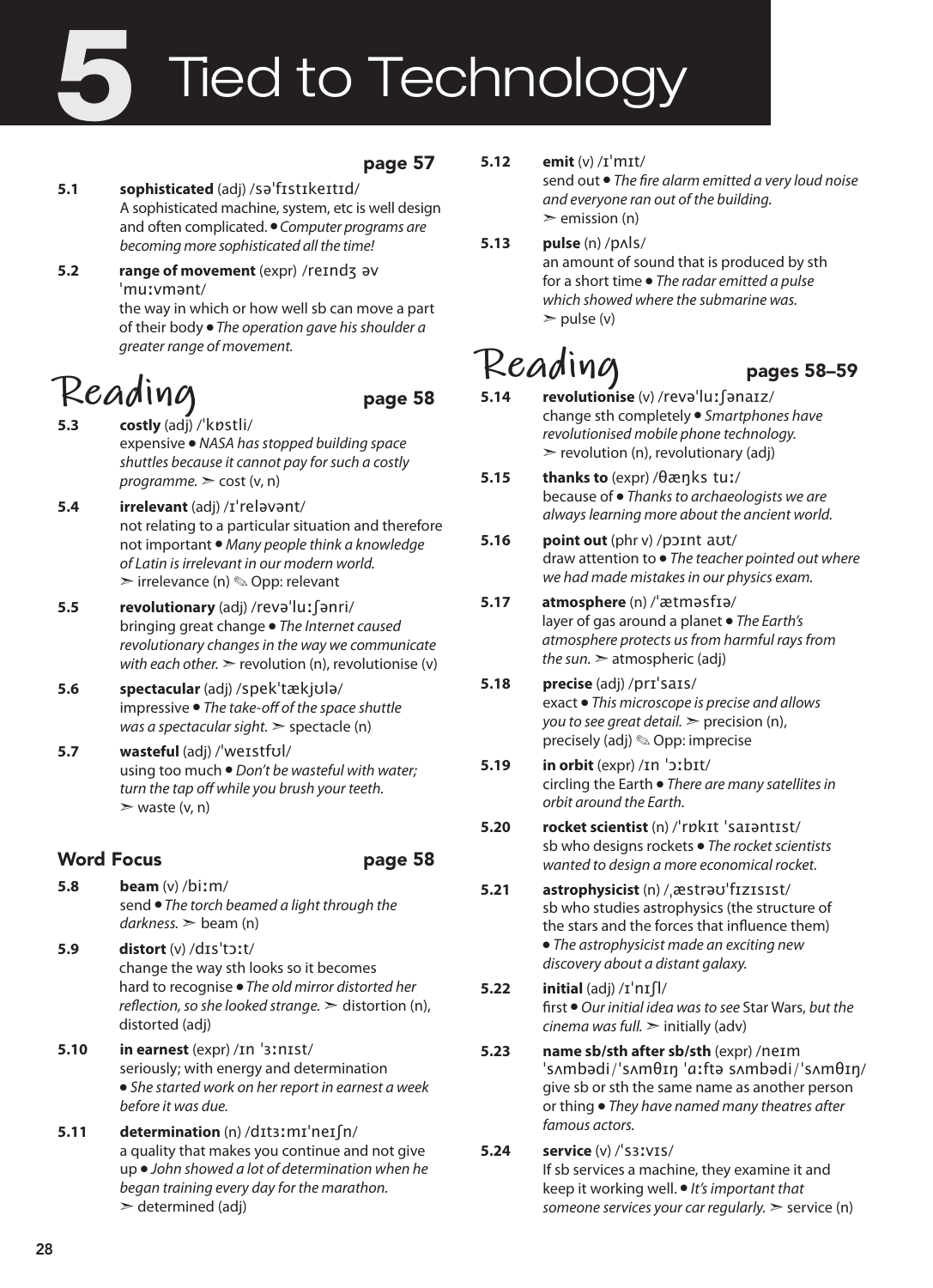- **5.25 degrade** (v) /diːˈgreɪd/ decay; separate into smaller pieces ● *A telescope that degrades in orbit will break into many pieces.*  $\geq$  degradation (n)
- **5.26 successor** (n) /sʌkˈsesə/ a machine or person that takes the place of another one ● *The DVD recorder was the successor of the VCR.* ➣ succeed (v)
- **5.27 sonar mapping** (n) /ˈsəʊnə ˈmæpɪŋ/ creating a map using sound reflection ● *Sonar mapping can be used to measure the depth of the sea.*
- **5.28 extraordinary** (adj) /ɪkˈstrɔːdnri/ surprising, unusual or impressive ● *What an extraordinary idea!*
- **5.29 bat** (n) /bæt/ a mouse-like animal with wings ● *The cave was full of bats hanging from the rock.*
- **5.30 determine** (v) /dɪˈtɜːmɪn/ discover ● *He determined his location by looking at the map.*
- **5.31 bounce** (v) /baʊns/ If light or sound bounces, it hits a surface and then moves quickly away from it. ● *The bat could work out its location by bouncing sounds off the cave walls.* ➣ bounce (n)
- **5.32 echo** (n) /ˈekəʊ/ a sound that you hear again after a loud noise because it was made near sth such as a wall ● *The echo of our voices in the empty room sounded strange.* ➣ echo (v)
- **5.33 structure** (n) /ˈstrʌktʃə(r)/ the way that sth is made ● *The student was studying the structure of a bird's brain.*
- **5.34 loudspeaker** (n) /laʊdˈspiːkə/ a piece of equipment used to emit sound ● *We found the music at the concert too loud because we were standing right next to a loudspeaker.*
- **5.35 ping** (n) /pɪŋ/ a short, high-pitched noise ● *He pressed the bell at hotel reception and it made a loud ping.*  $\triangleright$  ping (v)
- **5.36 reflect** (v) /rɪˈflekt/ send back an image, light or sound off a surface ● *She looked at her face reflected in the mirror.*  $\ge$  reflection (n)
- **5.37 capture** (v) /ˈkæpʧə/ catch ● *The robber was captured on the bank's video system.*
- **5.38 fit (with)** (v) /fɪt wɪð/ equip (with) ● *The tyres are fitted with chains so the car can drive on icy roads.*
- **5.39 record** (v) /rɪˈkɔːd/ write down; keep a record of sth ● *The black box recorded every movement of the plane.*  $\ge$  record, recording (n)
- **5.40 depth** (n) /depθ/ how deep sth is ● *The depth of the sea here is over 50 metres.* ➣ deep (adj), deepen (v)
- **5.41 plain** (n) /pleɪn/ a flat area of land ● *The plains in Thessaly are used for farming because the flat land is fertile.*
- **5.42 geological feature** (n) /ʤiːəˈlɒʤɪkl ˈfiːʧə/ a particular quality of the land ● *The cliffs of Santorini are a well-known geological feature.*
- **5.43 complicated** (adj) /ˈkɒmplɪkeɪtɪd/ not simple ● *Our maths teacher set us two complicated problems which were too hard for me to solve.* ➣ complicate (v), complication (n)
- **5.44 detect** (v) /dɪˈtekt/

find ● *The sonar equipment detected a large object on the ocean floor that turned out to be a ship.*  $\geq$  detection, detective (n)

### Space

astrophysicist atmosphere in orbit

rocket scientist universe

### Sound

| echo | pulse   | sonar |
|------|---------|-------|
| emit | record  |       |
| ping | reflect |       |

### **Vocabulary** page 60

**5.45 proof** (n) /pruːf/ sth that shows sth to be true ● *This photo of you at the party is proof that you were there.* ➣ prove (v)

**5.46 valid** (adj) /ˈvælɪd/ reasonable and generally accepted ● *Her ideas were different but they were perfectly valid.* 

**5.47 excursion** (n) /ɪkˈskɜːʃn/ a short trip that a group of people take to visit a place for pleasure ● *The excursion to Sounion would have been better if the coach hadn't broken down.* 

### **5.48 lecture** (n) /ˈlekʧə/

a talk on a particular subject that sb gives to students in a university ● *The students didn't understand a word of their first lecture on*   $astrophysics.$   $\ge$  lecture (v), lecturer (n)

- **5.49 interactive** (adj) /ɪntərˈæktɪv/ An interactive computer program, game, etc allows you to communicate with it and reacts to your actions. ● *I love playing interactive computer games with other people.*  $\geq$  interact (v), interaction (n)
- **5.50 wind turbine** (n) /wɪnd ˈtɜːbaɪn/ a building with parts that turn around in the wind, used to produce electricity ● *We use a wind turbine to heat water.*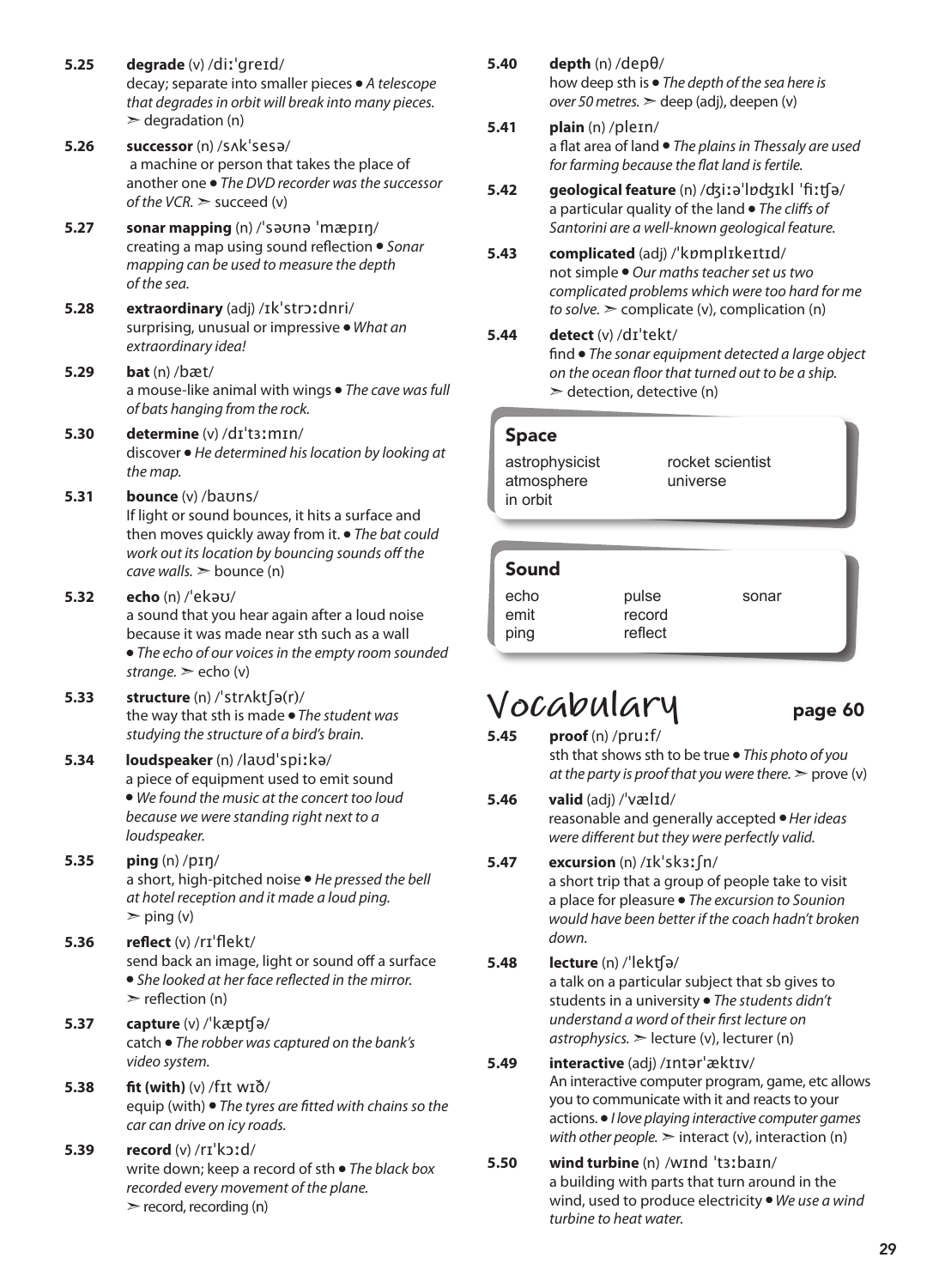- **5.51 originate** (v) /əˈrɪʤɪneɪt/ come from ● *The Olympic Games originated in Greece.* ➣ origin (n), original (n, adj)
- **5.52 generate** (v) /ˈʤenəreɪt/ produce ● *This power plant generates enough electricity for half the city.* ➣ generator (n)
- **5.53 run out (of sth)** (phr v) /rʌn aʊt (ɒv ˈsʌmθɪŋ)/ have no more of sth ● *We've run out of sugar. I'll go and get some.*
- **5.54 filthy** (adj)  $\frac{1}{1}$  **filthy** very dirty ● *Wash your hands! They're filthy!*   $\triangleright$  filth (n)
- **5.55 answering machine** (n) /ˈɑːnsərɪŋ məˈʃiːn/ a machine connected to a phone that voice messages can be left on ● *He left a message on her answering machine.*
- **5.56 cash machine** (n) /kæʃ məˈʃiːn/ a machine in or outside a bank from where you can get money with a plastic card ● *I haven't got any money on me, so I'll stop at the cash machine to withdraw some.*
- **5.57 sewing machine** (n) /ˈsəʊwɪŋ məˈʃiːn/ a machine you can sew clothes with ● *Mum made me a new skirt on her sewing machine.*
- **5.58 vending machine** (n) /ˈvendɪŋ məˈʃiːn/ a machine you can buy snacks and drinks from with coins ● *Put your coins in that slot in the vending machine and then choose the snack you want.*
- **5.59 count** (v) /kaʊnt/ add up and find the number ● *Please count how many students are at the lecture.*
- **5.60 measure** (v) /ˈmeʒə/ find the size or quantity of sth using standard units ● *Use a ruler to measure the length of the line.*   $\geq$  measurement (n)
- **5.61 release** (v) /rɪˈliːs/ let sth such as a gas, liquid, etc spread into the area around it ● *Oil from the ship was released into the sea.*  $\geq$  release (n)
- **5.62 tool** (n) /tuːl/ an object used to make or repair things ● *Dad can't fix your bike without his tools.*
- **5.63 lose** (v) /luːz/ not know where sth is ● *I've lost my notes; I can't find them anywhere.*  $>$  loss (n)
- **5.64 miss** (v) /mɪs/ not go somewhere or do sth ● *He missed the chance to go on the museum trip because he was ill.*

#### **5.65 price** (n) /praɪs/ the money you pay to buy sth ● *The price of petrol*

- *is increasing all the time.* > pricey (adj)
- **5.66 cost** (n) /kɒst/ the money needed to buy, do or make sth ● *The cost of building satellites must be astronomical.*   $\geq$  cost (v), costly (adj)
- **5.67 overwhelm** (v) /əʊvəˈwelm/ If sth overwhelms sb, it is too much or too difficult to deal with. ● *The instructions for her new computer overwhelmed her and she had no idea what to do.*  $\geq$  overwhelming (adj)
	- **5.68 auditory** (adj) /ˈɔːdətri/ relating to your ability to hear ● *The scientist wrote an article about the auditory areas of the brain.*
	- **5.69 stimulant** (n) /ˈstɪmjʊlənt/ sth that makes the mind or body more active ● *Coffee wakes you up as it contains the stimulant caffeine.* ➣ stimulate (v), stimulation (n)
	- **5.70 aggressive** (adj) /əˈgresɪv/ angry and ready to attack ● *She doesn't walk her new puppy in the park because there are some aggressive dogs there.* ➣ aggression (n)
	- **5.71 limitation** (n) /ˌlɪmɪˈteɪʃn/ a rule that does not allow sth to increase beyond a certain point ● *There should be some limitations on the use of cars in the city.*  $\geq$  limit (v, n)
	- **5.72 addict** (n) /ˈædɪkt/ sb who can't stop doing sth ● *He is a video games addict and plays for hours every day.* ➣ addiction (n), addicted, addictive (adj)
- **5.73 evident** (adj) /ˈevɪdənt/ clear ● *It was evident from her sad expression that she had heard some bad news.*  $\geq$  evidence (n), evidently (adv)
	- Phrasal verbs
	- hack into hook up to plug in point out run out

set off set out shut down take on

### Easily confused words

count – measure lose – miss

price – cost

### **Grammar** page 61

- **5.74 update** (v) /ʌpˈdeɪt/ add the most recent information to something ● *You need to update your computer's anti-virus program.* ➣ update (n)
- **5.75 virus protection** (n) /ˈvaɪrəs prəˈtekʃn/ a program that protects your computer from harmful programs or removes them before they can damage your computer ● *If you had updated your virus protection, you wouldn't have lost all your work!*
- **5.76 film projector** (n) /fɪlm prəˈʤektə/ a machine which projects pictures onto a screen ● *Our school has a film projector which teachers use in class to show us documentaries.*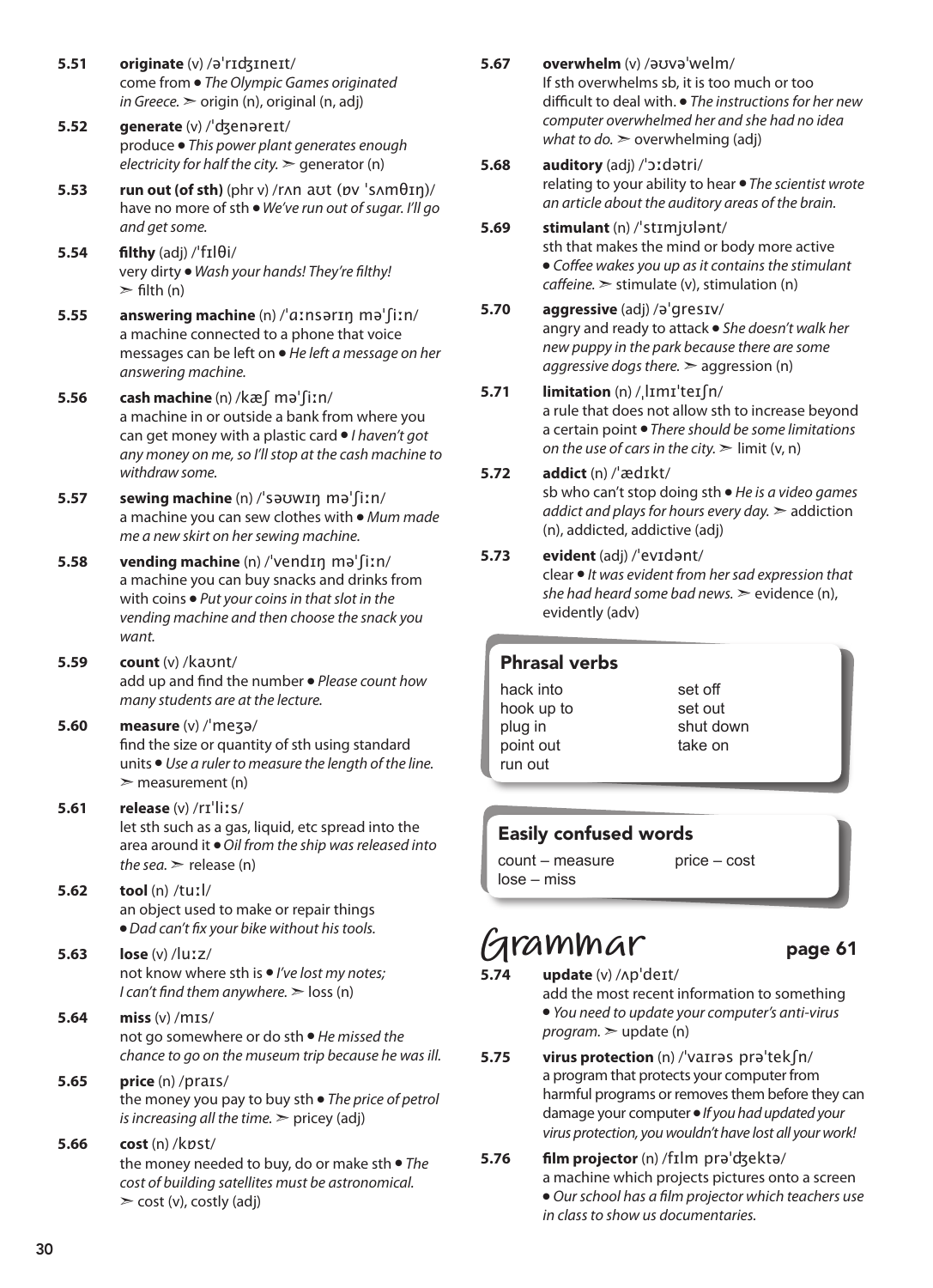- **5.77 external modem** (n) /eksˈtɜːnəl ˈməʊdəm/ a device that allows a computer to connect to the Internet ● *This old computer connects to the Internet through that external modem over there.*
- **5.78 recharge** (v) /riːˈʧɑːʤ/ put power back in a battery ● *Don't forget to recharge your phone.* ➣ rechargeable (adj)
- **5.79 digital camera** (n) /ˈdɪʤɪtl ˈkæmrə/ a camera that produces digital images that can be stored on a computer ● *He downloaded his holiday photos from his digital camera onto his laptop.*
- **5.80 faulty** (adj) /ˈfɔːlti/ not working properly; not made correctly ● *The satellite is faulty, so the astronauts have to repair it.* ➣ fault (n)
- **5.81 equation** (n) /ɪkˈweɪʒn/ a statement in mathematics that shows that two amounts are equal ● *I've got five equations for maths homework.*
- **5.82 forbidden** (adj) /fəˈbɪdən/ not allowed ● *Eating and drinking on the Metro is forbidden, so please finish your sandwich before you get on the train.* ➣ forbid (v)
- **5.83 check-out** (n) /ʧek-aʊt/ the place in a supermarket where you pay for the things you want to buy ● *He realised at the check-out that he had left his wallet at home.*

### Electrical equipment

answering machine appliance device digital camera

external modem film projector sewing machine

## Speaking page 63

- **5.84 gadget** (n) /ˈɡædʒɪt/ a small, useful machine or tool ● *It's a cool gadget you can use to cut bread into different shapes.*
- **5.85 device** (n) /dɪˈvaɪs/ a machine or tool that does a particular job ● *He invented a device which translates words into six other languages.*
- **5.86 reliant (on)** (adj) /rɪˈlaɪənt (ɒn)/ dependent on ● *She lives alone, so she has become reliant on her dog for company.*  $>$  rely (v)
- **5.87 remote** (adj) /rɪˈməʊt/ far away from where other people live ● *They travelled to a remote island in the Indian Ocean.*

### **Use your English** page 65

**5.88 hack into** (phr v) /hæk ˈɪntuː/ illegally enter a computer system ● *If someone hacks into your computer, they can steal your personal information.*

- **5.89 hook up to** (phr v) /hʊk ʌp tuː/ connect to a machine ● *You can hook your PSP up to the TV and play on a larger screen.*
- **5.90 plug in** (phr v) /plʌg ɪn/ connect a machine to an electricity supply ● *Plug in your laptop to charge the battery.* ✎ Opp: unplug
- **5.91 set off** (phr v) /set ɒf/ cause an alarm to ring ● *Don't smoke in the hotel room; you'll set off the alarm.*
- **5.92 shut down** (phr v) /ʃʌt daʊn/ turn a computer off ● *Please shut down your computers before you leave the office.* ✎ Opp: start up
- **5.93 electricity supply** (n) /ɪlekˈtrɪsəti səˈplaɪ/ a source of power ● *We had no electricity supply for three hours during the blackout.*
- **5.94 idiot** (n) /ˈɪdiət/ a stupid person; sb who does sth silly ● *I was an idiot to leave the key in the door!* ✎ Syn: fool

### **5.95 appliance** (n) /əˈplaɪəns/ a piece of equipment used in people's homes ● *Washing machines are time-saving appliances.*

**5.96 introverted** (adj) /ˈɪntrəvɜːtɪd/ quiet and not enjoying spending time with other people ● *She's always been shy and introverted.* 

#### **5.97 stable** (adj) /ˈsteɪbl/ unlikely to move, change or fall ● *The patient's condition is stable.* ➣ stability (n)

### **5.98 divorce** (n) /dɪˈvɔːs/ the end of a marriage by law ● *Jenny's parents are getting a divorce.* ➣ divorce (v)

- **5.99 operating system** (n) /ˈɒpəreɪtɪŋ ˈsɪstəm/ a set of programs on a computer that controls the way it works ● *Which operating system do you use on your tablet?*
- **5.100 artificial intelligence** (n) /ˌɑːtɪˈfɪʃl ɪnˈtelɪdʒəns/ the study of how to make computers copy human behaviour ● *Is it true that artificial intelligence can*
- *be used to grade students' essays?*  **5.101 adapt** (v) /əˈdæpt/ change the way you do things because you are in a new situation ● *Jim is finding it hard to adapt to his new school.*

### **5.102 interact** (v) /ˌɪntərˈækt/ If two people interact, they communicate with each othe, do things together, etc. ● *Jon interacts well with the other children in his class.*   $\triangleright$  interactive (adj), interaction (n)

- **5.103 take on** (phr v) /teɪk ɒn/ begin to have a certain appearance, quality, role, etc ● *Mum's voice took on a more serious tone.*
- **5.104 screenplay** (n) /ˈskriːnpleɪ/ the words that are written for a film and the instructions for the actors ● *The director was in his room, reading the screenplay for his new film.*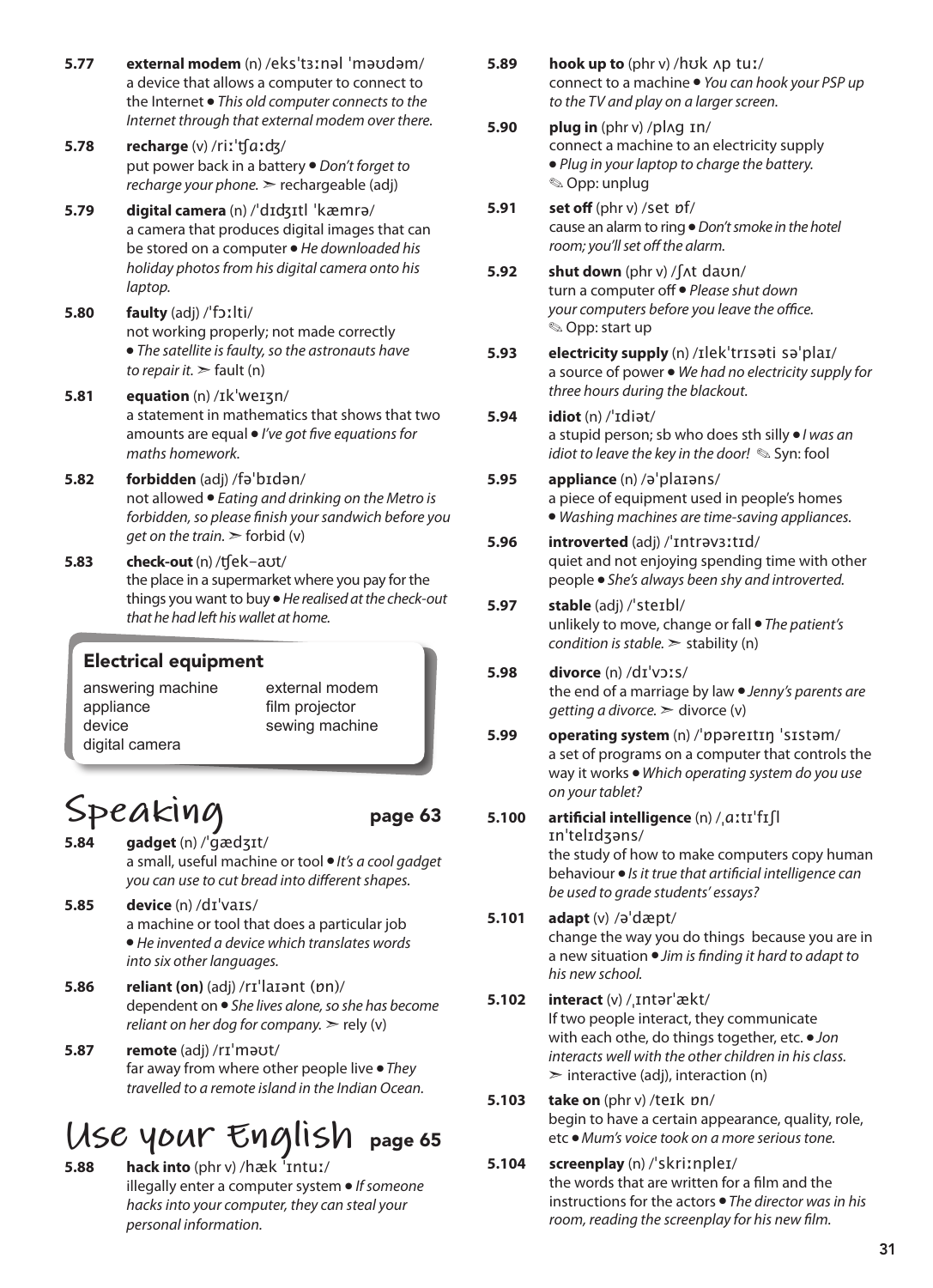- **5.105 deserve** (v) /dɪˈzɜːv/ If you deserve sth, it is right that you should have it because of your behaviour or actions. ● *She's good. She deserves to win.*
- **5.106 rely (on)** (v) /rɪˈlaɪ (ɒn)/ need or depend on sb or sth ● *She relies on her husband for money.*

## **Writing: an essay (1)**

### pages 66–67

- **5.107 column** (n) /ˈkɒləm/ a regular newspaper or magazine article on a particular subject or by a particular journalist ● *She writes a column on technology for a well-known newspaper.*
- **5.108 entitle** (v) /ɪnˈtaɪtl/ give a title to sth ● *You should read this article entitled 'Are we alone in the universe?'*  $\ge$  title (n)
- **5.109 aspect** (n) /ˈæspekt/ one of the parts or qualities of a situation, problem, idea, etc ● *We need to think about the problem from every aspect.*
- **5.110 depend (on)** (v) /dɪˈpend (ɒn)/ rely on ● *People who don't buy a newspaper usually depend on the TV for news.*
- **5.111 current affairs** (pl n) /ˈkʌrənt əˈfeəz/ important political or other events that are happening now ● *It is important to keep informed about current affairs so you know what is happening in the world.*
- **5.112 what's more** (expr) /wɒts mɔː/ in addition; used to add more information ● *The pay is good. What's more, I really like the job.*
- **5.113 drawback** (n) /ˈdrɔːbæk/ disadvantage ● *I like it here. The only drawback is the weather.*
- **5.114 consequently** (adv) /ˈkɒnsɪkwəntli / as a result ● *She lost her passport. Consequently, she couldn't get on the plane.* ➣ consequence (n)
- **5.115 socialise** (v) /ˈsəʊʃəlaɪz/ spend time enjoying yourself with other people ● *People usually socialise with those who are the same age as they are.* ➣ sociable, social (adj)
- **5.116 nevertheless** (adv) /ˌnevəðəˈles / however; but ● *She had trained really hard. Nevertheless, she didn't win.*
- **5.117 thus** (adv) /ðʌs/ because of this; as a result of this ● *He had lost his phone. Thus, it was impossible for him to call the police.*

# **Video: Bionic**

- **MOUNTAINEER** page 68<br>5.118 prosthesis (n) /prps'0i:sis/ **5.118 prosthesis** (n) /prɒsˈθiːsɪs/ an artificial body part ● *He had a prosthesis fitted after he lost a leg in the war.*  $\triangleright$  prosthetic (adj) **5.119 artificial** (adj) /ɑːtɪˈfɪʃl/ man-made ● *She has an artificial arm because she lost her real arm in an accident.* **5.120 limb** (n) /lɪm/ an arm or leg ● *The athlete had strong limbs.* **5.121 amputate** (v) /ˈæmpjʊteɪt/ remove a damaged body part in an operation ● *The climber's toes froze in the snow, so they had to be amputated.*  $\geq$  amputation, amputee (n) **5.122 amputee** (n) /æmpjuːˈtiː/ sb who has had a body part removed ● *It is hard for amputees to learn to live without a limb.*  $\geq$  amputate (v) **5.123 attempt** (v) /əˈtempt/ try to do sth difficult ● *She attempted to break the world record.* ➣ attempt (n) **5.124 suffer** (v) /ˈsʌfə/ feel pain ● *The climber suffered in the cold for hours before he was rescued.* > suffering (n)
- **5.125 wander** (v) /ˈwɒndə/ walk in no particular direction ● *We wandered around in the snowstorm with no idea where we were.*
- **5.126 set out (to do sth)** (phr v) /set aʊt (tə də ˈsʌmθɪŋ)/ start doing or working on sth in order to get a particular result ● *They set out to build a house in the country.*
- **5.127 disoriented** (adj) /dɪsˈɔːrɪentɪd/ confused and lost ● *They couldn't see anything in the fog and felt disoriented.*
- **5.128 expose** (v) /ɪksˈpəʊz/ put sb in a situation where they are not protected from sth dangerous ● *The winter weather exposed the villagers to the difficulties of cold and snow.*  $\geq$  exposure (n)
- **5.129 the elements** (pl n) /ðiː ˈelɪments/ the weather, especially bad weather ● *The mountaineers faced the elements and managed to survive wind and snow.*
- **5.130 frostbite** (n) /ˈfrɒstbaɪt/ a condition where a body part becomes damaged because of cold ● *The climber's fingers got frostbite in the freezing weather.*  $\ge$  frostbitten (adj)
- **5.131 sensation** (n) /senˈseɪʃn/ a physical feeling ● *I've got no sensation in my fingers because they are so cold.*